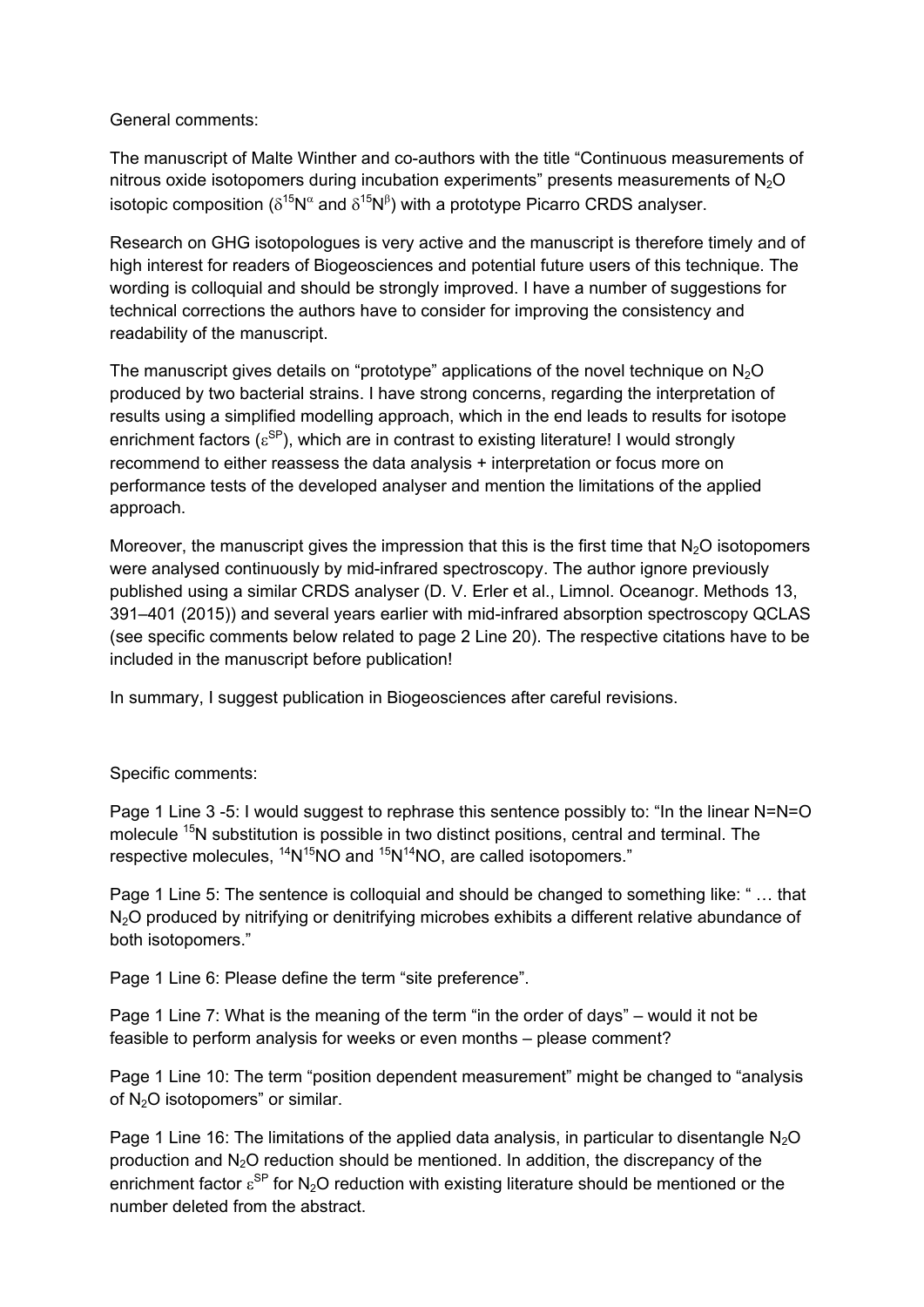Page 2 Line 17: The positions in the N<sub>2</sub>O molecule are named  $\alpha$  and  $\beta$  but not the isotopomers, please correct.

Page 2 Line 20: " ... spectral regions ..."

Page 2 Line 20: Mid-infrared spectroscopy and exactly the same spectral region (around 2188 cm-1) was already applied earlier for continuous analysis of  $N_2O$  isotopologues. The authors have to cite the respective publications: H. Wächter et al. Optics Express 16 (12), 9239-9244 (2008), J. Heil et al. Geochimica et Cosmochimica Acta 139, 72–82 (2014), J. R. Köster et al. Rapid Commun. Mass Spectrom. 27, 216–222 (2013), J. Mohn et al. Atmos. Meas. Tech., 5, 1601–1609 (2012).

Page 2 Line 25: The international isotope ratio scale is AIR-N2 and the standard is atmospheric nitrogen.

Page 3 Lines  $0 - 17$ : Please add a few sentences on the effect of N<sub>2</sub>O reduction on the N<sub>2</sub>O isotopic composition.

Page 3 Line 20: "determined"

Page 3 Line 25: Please rephrase the term "<sup>14</sup>N absorption feature".

Page 3 Line 26 – 28: Please give information for which "time interval" the precision values are given.

Page 4 Line 0 ff: Was there any provision to avoid under- or overpressure in the setup?

Page 4 Line 7: Flushing the system with  $N_2$  most probably has changed the  $O_2/N_2$  ratio in the setup, which in turn would have affected the analysis of  $N_2O$  isotopologues – please comment? The statement given on page 6 Line 7 – 8 is not sufficient as the gas matrix  $(O<sub>2</sub>/N<sub>2</sub>)$  ratio), i.e. differences in pressure broadening, is known to affect the of the analysed spectral lines (e.g. D. V. Erler et al., Limnol. Oceanogr. Methods 13, 391–401 (2015)).

Page 5 Line 1: If the two diluted gases are new standard gases they might be named different than the original ones.

Page 5 Line 3 – 14: The two statements "measured according to an international standard reference" and "relative to atmospheric air" is contradictory as the primary anchor of the international scale is atmospheric  $N_2$  and not  $N_2O$  – please correct. If measurements were anchored to atmospheric N<sub>2</sub>O please give the values which were adopted for  $\delta^{15}N^{\alpha}$  and  $\delta^{15}N^{\beta}$ of atmospheric  $N_2O$  by different laboratories.

Page 5 Line 3 – 14: The spread of results observed by different laboratories for the same calibration gas is considerable. This should be mentioned in the text with reference to a recent inter-laboratory campaign, which showed similar results (Mohn et al. Rapid Commun. Mass Spectrom. 28, 1995–2007 (2014)). In addition it should be mentioned that Tokyo Institute of Technology is supposed to be the only laboratory in the group to anchor their measurements to the AIR-N2 scale through  $NH<sub>4</sub>NO<sub>3</sub>$  thermal decomposition.

Page 6 Section 2.5: All acronyms should be defined in the text.

Page 6 Line 14: Rs is supposed to be the isotope ratio of the substrate at time t.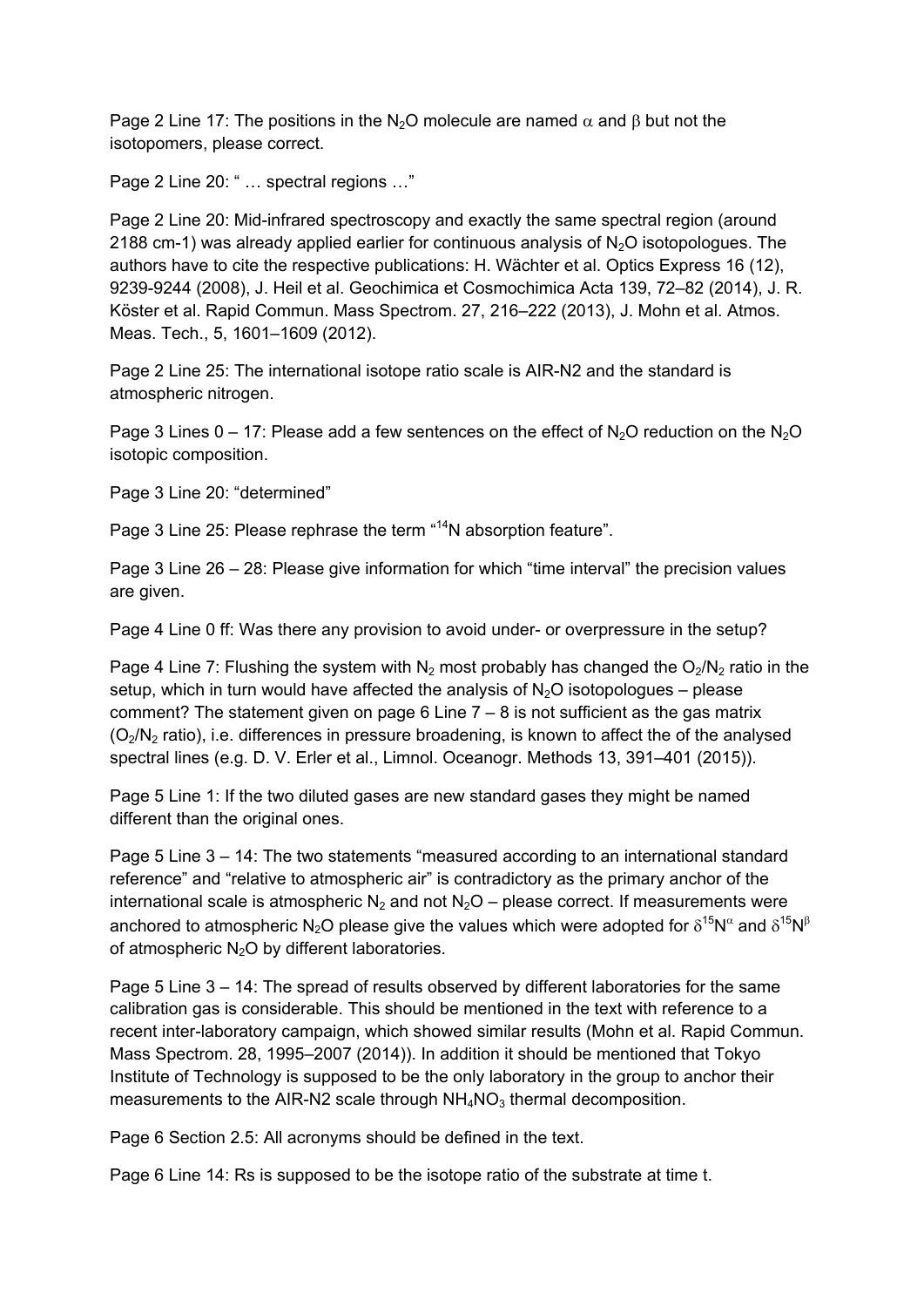Page 6 Line 15: For " $\varepsilon$ " the wording "enrichment factor" is usually applied (e.g. Well et al. JOURNAL OF GEOPHYSICAL RESEARCH, VOL. 114, G02020 (2009)) – please correct throughout the text.

Page 6 Line 16: "We did not measure …"

Page 6 Line 17: The statement "has to be identical" might be too strong and should be replaced by "can be used to estimate".

Page 6 Line 19: " ... the bulk  $15N/14N$  isotope ratio ..."

Page 6 Line 20: " ... for the accumulated product  $R^{\text{bulk}}_{p, \text{acc}}$  is:"

Page & Formula 4: It should be " $R_{s,0}$ " instead of " $R_0$ ".

Page 7 Formula 8: Some of the acronyms are not defined and for " $\varphi$ " " $\varphi$ <sup>"</sup>" might be correct.

Page 7 Formula 9 + 10: It is hard to follow the argumentation as some of the acronyms are not explained in the text. Please add the definition and give more details on the derivation of the formula and the involved literature.

Page 7 Line 7: The assumption that the ratio of reduction and production rate is constant is highly questionably based on past experimental evidence (e.g. Lewicka et al., Rapid Commun. Mass Spectrom. 29, 269–282 (2015)) – please comment?

Page 7 Line 21 – 22: This sentence might be wrong, as the "net production rate" is negative after the point of maximum  $N_2O$  concentration (Figure 3) – please clarify?

Page 7 Line 30: The term "CDC" is given here for the first time, please define.

Page 8 Line 4: "ɣ" was defined as ratio between reduction and production rate (page 7 Line 6 – 7) and is named reduction correction parameter here – please unify.

Page 8 Line 27: The statement, that N<sub>2</sub>O production is absent when both  $\delta^{15}N^{\alpha}$  and  $\delta^{15}N^{\beta}$ decrease is without proof – please comment?

Page 8 Line 24: Please delete "the".

Page 8 Line 27: The wording "the bulk" is colloquial, please correct.

Page 9 Section 4 Discussion: Some statements in the discussion are in contrast to existing literature. Therefore, the authors should carefully check the interpretation of their results in relation to existing literature – details are given below.

Page 9 Line 13: To clarify "nutrient" might be exchanged by "substrate".

Page 9 Line 18 – 19: The wording "the isotopomers are depleted" is colloquial as the term isotopomer relates to the molecules  ${}^{15}N^{14}NO$  and  ${}^{14}N^{15}NO$ .

Page 9 Line 19: The wording "the Rayleigh" is colloquial please change.

Page 9 Line 21: What are "measurements of *P. cholororaphis*"?

Page 9 Line 23: The statement "that the conclusion applies to all denitrifying bacteria" is to strong based on the presented measurements and might be deleted. Please also discuss